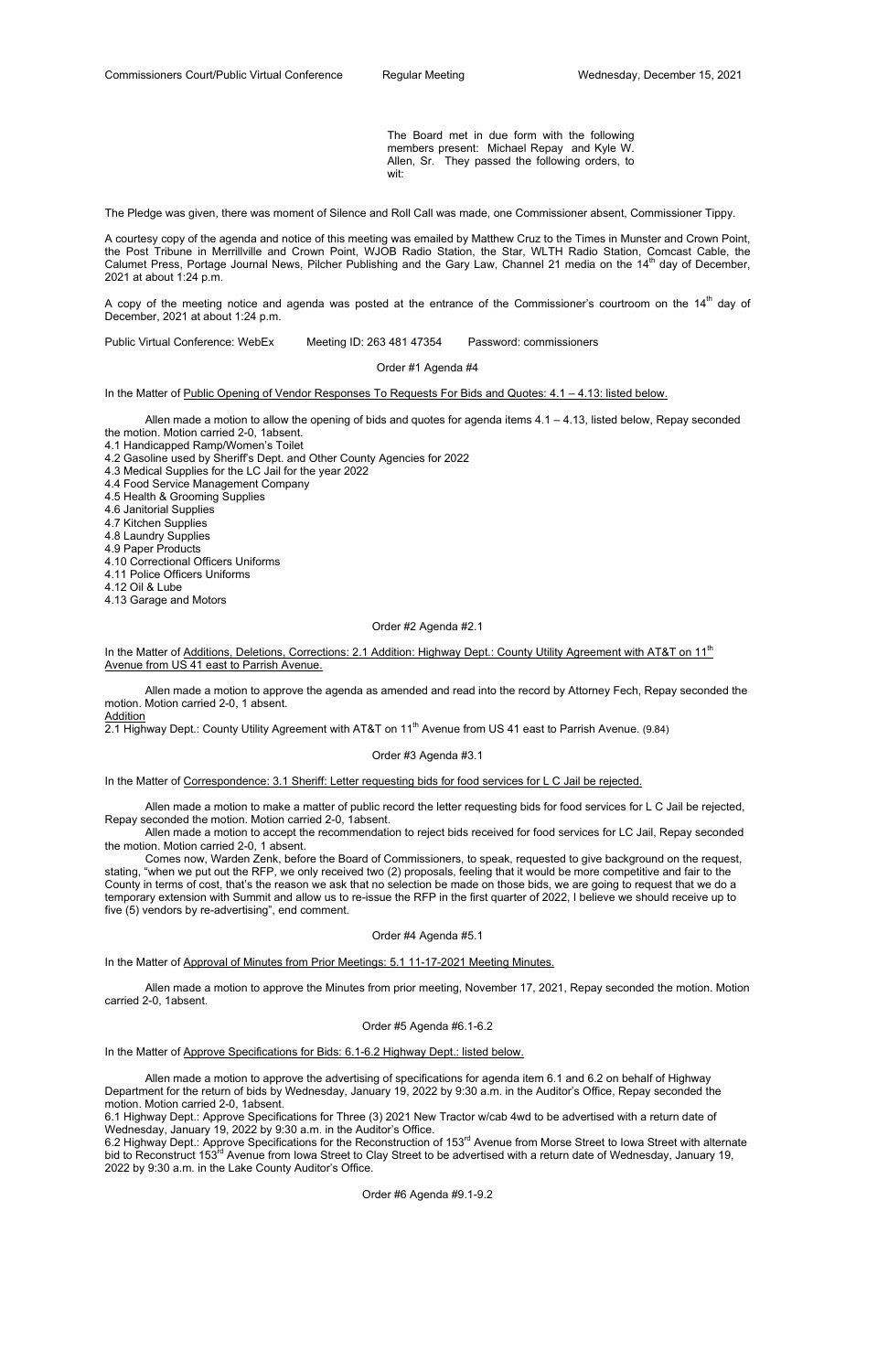# In the Matter of Action to Form Contracts: 9.1 Data: Service Agreement County 19 with Bucher Tech, Inc. for printer service on attached sheet; 9.2 Data: Service Agreement with Record Storage, Inc.

Order #6 Agenda #9.1-9.2 cont'd

 Allen made a motion to approve agenda item 9.1 and 9.2 on behalf of Data, Service Agreement County 19 with Bucher Tech, Inc. for printer service on attached sheet, and Service Agreement with Record Storage, Inc., Repay seconded the motion. Motion carried 2-1, 1absent.

### Order #7 Agenda #9.3-9.7

In the Matter of Action to Form Contracts: 9.3-9.7 Juvenile: Legal Agreements: listed below.

 Allen made a motion to approve agenda items 9.3 through 9.7 on behalf of Juvenile, Legal Services Agreements listed below, Repay seconded the motion. Motion carried 2-0, 1absent.

9.3 Juvenile: Legal Services Agreement with Public Defender Karyn Price in an amount not to exceed \$2,500 per appeal at the rate of \$90 per hour for 2022

9.4 Juvenile: Legal Services Agreement with Public Defender Deidre Monroe in an amount not to exceed \$2,500 per appeal at the rate of \$90 per hour for 2022

9.5 Juvenile: Legal Services Agreement with Public Defender Renee Ortega in an amount not to exceed \$2,500 per appeal at the rate of \$90 per hour for 2022

In the Matter of Action to Form Contracts: 9.16 Calumet Township Assessor: Maintenance Agreement with Gary Lawn Doctors, LLC for snow removal.

9.6 Juvenile: Legal Services Agreement with Public Defender Joann Price in an amount not to exceed \$2,500 per appeal at the rate of \$90 per hour for 2022

9.7 Juvenile: Juvenile: Legal Services Agreement with Public Defender Larry Stassin in an amount not to exceed \$2,500 per appeal at the rate of \$90 per hour for 2022

## Order #8 Agenda #9.8-9.15

In the Matter of Action to Form Contracts: 9.8-9.15 Juvenile: listed below.

 Allen made a motion to approve agenda item 9.8 through 9.15 on behalf of Juvenile, listed below, Repay seconded the motion. Motion carried 2-0, 1absent.

9.8 Juvenile: Consulting Contract with Court Reporter Betsy Gregory for 2022

9.9 Juvenile: Consulting Contract with Court Reporter Helen Galanos for 2022

9.10 Juvenile: Consulting Contract with Court Reporter Jacquelyn Matthews for 2022

9.11 Juvenile: Consulting Contract with Court Reporter Karen Fajman-Nauracy for 2022

9.12 Juvenile: Consulting Contract with Court Reporter Susan Pudlo for 2022

9.24 Commissioners: Award and Approve Contract to M&O Environmental Company, lowest bidder with alternates, for the 4<sup>th</sup> Floor Westwind Building Abatement in the amount of \$57,575.00 (Northwest Indiana Environmental \$56,400.00; NES, Inc. \$59,770.00)

9.13 Juvenile: Consulting Contract with Court Reporter Kathleen Tomko for 2022

9.14 Juvenile: Legal Services Agreement with Law Office of Steven A. Kurowski, P.C. in an amount not to exceed \$28,500.00 for 2022

9.15 Juvenile: Contract with Jasper County Board of Commissioners in the amount of \$17,500.00 for the year 2022

## Order #9 Agenda #9.16

 Allen made a motion to approve 9.16 Calumet Township Assessor: Maintenance Agreement with Gary Lawn Doctors, LLC for snow removal, Repay seconded the motion. Motion carried 2-0, 1absent.

### Order #10 Agenda #9.17-9.21

In the Matter of Action to Form Contracts: 9.17-9.21 Auditor: listed below.

 Allen made a motion to approve agenda items 9.17 through 9.21, on behalf of Auditor, listed below, Repay seconded the motion. Motion carried 2-0, 1absent.

9.17 Auditor: Consulting Contract with Bennett Assoc. in the amount of \$24,000 for the year 2022

9.18 Auditor: Contract with Sidwell Company Parcel Builder Software for the January 1, 2022 thru December 31, 2022 in the amount of \$15,557.16.

9.19 Auditor: Consulting Contract with Policy Analytics in the amount of \$127,000.00 for the year 2022

9.20 Auditor: Contract with Randy H. Wyllie for Legal Services in the amount of \$132,000.00 for the year 2022

9.21 Auditor: Ellis Systems Equipment Service Agreement for January 1, 2022 thru December 31, 2022 in the amount of \$1,197.89

Order #11 Agenda #9.22-9.30

In the Matter of Action to Form Contracts: 9.22 – 9.30 Commissioners: listed below.

Allen made a motion to approve agenda items 9.22 thru 9.30, on behalf of Commissioners, listed below, Repay seconded

the motion. Motion carried 2-0, 1absent.

9.22 Commissioners: Approval of Pangere Change Order #1 to install LVT in lieu of carpet tile, and an additional door in the amount of \$6,803,00

9.23 Commissioners: Change Order #3 for Renovation of Hammond Courthouse in the amount of \$1,272.00

9.25 Commissioners: Award to Pangere the Renovations to the Fourth Floor of the Westwind Building for EMA in the amount of \$214,132.00. (Gariup \$224,950; Precision Builders\$257,500)

9.26 Commissioners: Award Gariup Construction for the Masonry Repairs to the Highway Maintenance Building in the amount of \$25,500

9.27 Commissioners: Renewal Contract with Granicus in the amount of \$22,669.02 from 12/18/21 through 12/17/22

9.28 Commissioners: 2021 Supplemental Contract with Dale Misch in the amount of \$15,000

9.29 Commissioners: Consulting Contract with Dale Misch for HVAC services in the amount of \$66,000.00 for the year 2022

9.30 Commissioners: Approve Change Order #1 to Gariup for the Gary Courthouse Generator Project in the amount of \$4,455.00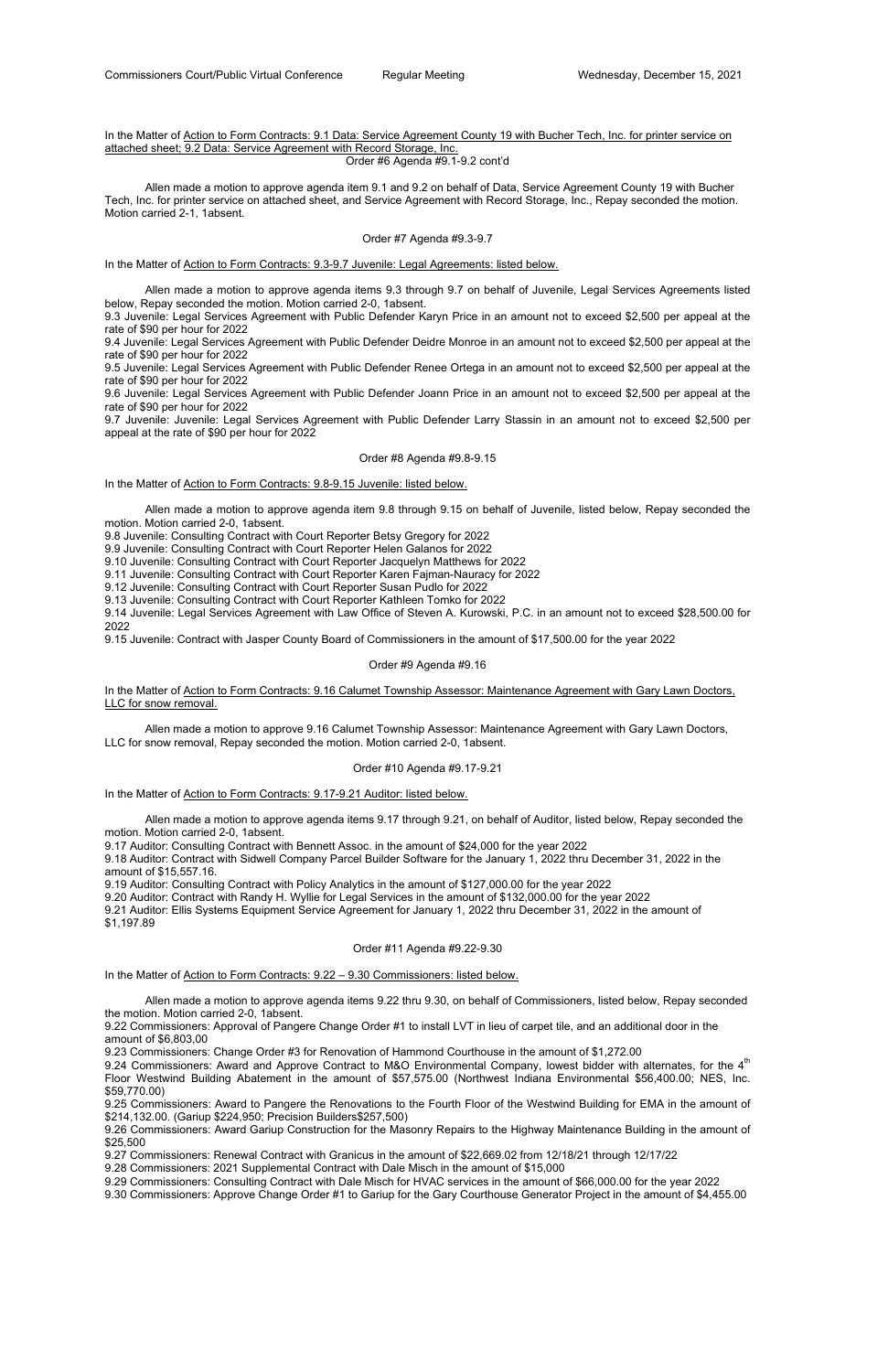## Order #12 Agenda #9.31

In the Matter of Action to Form Contracts: 9.31 Coroner: Contract with Pathology Consultants, Inc. for pathology services in the amount of \$507,765.00 for the year 2022.

 Allen made a motion to approve 9.31 Coroner: Contract with Pathology Consultants, Inc. for pathology services in the amount of \$507,765.00 for the year 2022, Repay seconded the motion. Motion carried 2-0, 1absent.

## Order #13 Agenda #9.32

In the Matter of Action to Form Contracts: 9.32 Ross Township Assessor: Agreement with Sylvia Moon for Janitorial Cleaning Service in the amount of \$250 per month for the year 2022.

 Allen made a motion to approve 9.32 Ross Township Assessor: Agreement with Sylvia Moon for Janitorial Cleaning Service in the amount of \$250 per month for the year 2022, Repay seconded the motion. Motion carried 2-0, 1absent.

In the Matter of Action to Form Contracts: 9.37 Lake Superior Court County Div. Rm. 1: Service Agreement with Word Systems, Inc. for the recording system in the amount of \$475.52 per quarter for the year 2022.

## Order #14 Agenda #9.33-9.36

In the Matter of Action to Form Contracts: 9.33-9.36 Surveyor: listed below.

 Allen made a motion to approve agenda items 9.33 through 9.36, on behalf of Surveyor, listed below, Repay seconded the motion. Motion carried 2-0, 1absent.

In the Matter of Action to Form Contracts: 9.38 Sheriff: Approve Trout Glass & Mirror, Inc. for the installation of entry door and barrier in Civil Division in the amount of \$7,640.00. (Preferred Window and Door \$12,989.38; Lazzaro \$10,925.00).

9.33 Surveyor: Contract with Clifford Duggan, Attorney for Legal Services in the amount of \$19,000.00 for the year 2022 9.34 Surveyor: Contract with Peter Katic, for Drainage Board Attorney in the amount of \$5,880.00 for the year 2022 9.35 Surveyor: Contract with Turning Point Surveying, Inc. in an amount not to exceed \$35,328.00 for the year 2022 9.36 Surveyor: Renewal Contract with DLZ Indiana LLC for the year 2022

In the Matter of Action to Form Contracts: 9.39 Sheriff: Contract with Maklease, Inc. for 3 Year Facility Storage Lease for LCSD vehicles and equipment at 11000 Virginia Street, Lot #4, Crown Point, IN 46307. Rent: \$9,504.00/month, \$114,048 annual.

In the Matter of Action to Form Contracts: 9.40 Sheriff: Contract with Jewell Harris for Legal Services in the amount of \$80,000 for the year 2022.

## Order #15 Agenda #9.37

In the Matter of Action to Form Contracts: Approve GSA pricing to purchase Emergency Rescue Watercraft from Metal Shark in the amount of \$770,060.00 each. (Other quotes Silver Ships \$712,835.88; Safe Boats \$757,547.74).

 Allen made a motion to approve 9.37 Lake Superior Court County Div. Rm. 1: Service Agreement with Word Systems, Inc. for the recording system in the amount of \$475.52 per quarter for the year 2022, Repay seconded the motion. Motion carried 2-0, 1absent.

In the Matter of Action to Form Contracts: 9.42 Sheriff: Contract with Health Indiana, Inc. ("CHI") for inmate medical services in the Lake County Jail in the amount of \$6,094,854 annual, payable semi-monthly for a total of 24 payments of \$253,952 each for the year 2022.

## Order #16 Agenda #9.38

 Allen made a motion to approve on behalf of the Sheriff, Glass & Mirror, Inc., being the lowest of three quotes, in the amount of \$7,640.00 for the installation of entry door and barrier in Civil Division, Repay seconded the motion. Motion carried 2-0, 1absent.

## Order #17 Agenda #9.39

 Comes now, Attorney Fech, stating to the Board that there is a representative, Attorney Zumidio, present/virtually, if the Commissioners had any questions he represents the owner of the property.

Allen made a motion to defer, Repay seconded the motion. Motion to defer carried 2-0, 1absent.

## Order #18 Agenda #9.40

 Allen made a motion to approve 9.40 Sheriff: Contract with Jewell Harris for Legal Services in the amount of \$80,000 for the year 2022, Repay seconded the motion. Motion carried 2-0, 1absent.

Allen made a motion to defer, Repay seconded the motion. Motion to defer carried 2-0, 1absent.

Order #20 Agenda #9.42

 Upon commentary and brief discussion, Allen made a motion to defer, Repay seconded the motion. Attorney Kopak; Jeff Georgy with "CHI" present/spoke. Motion to defer carried 2-0, 1absent.

Order #21 Agenda #9.43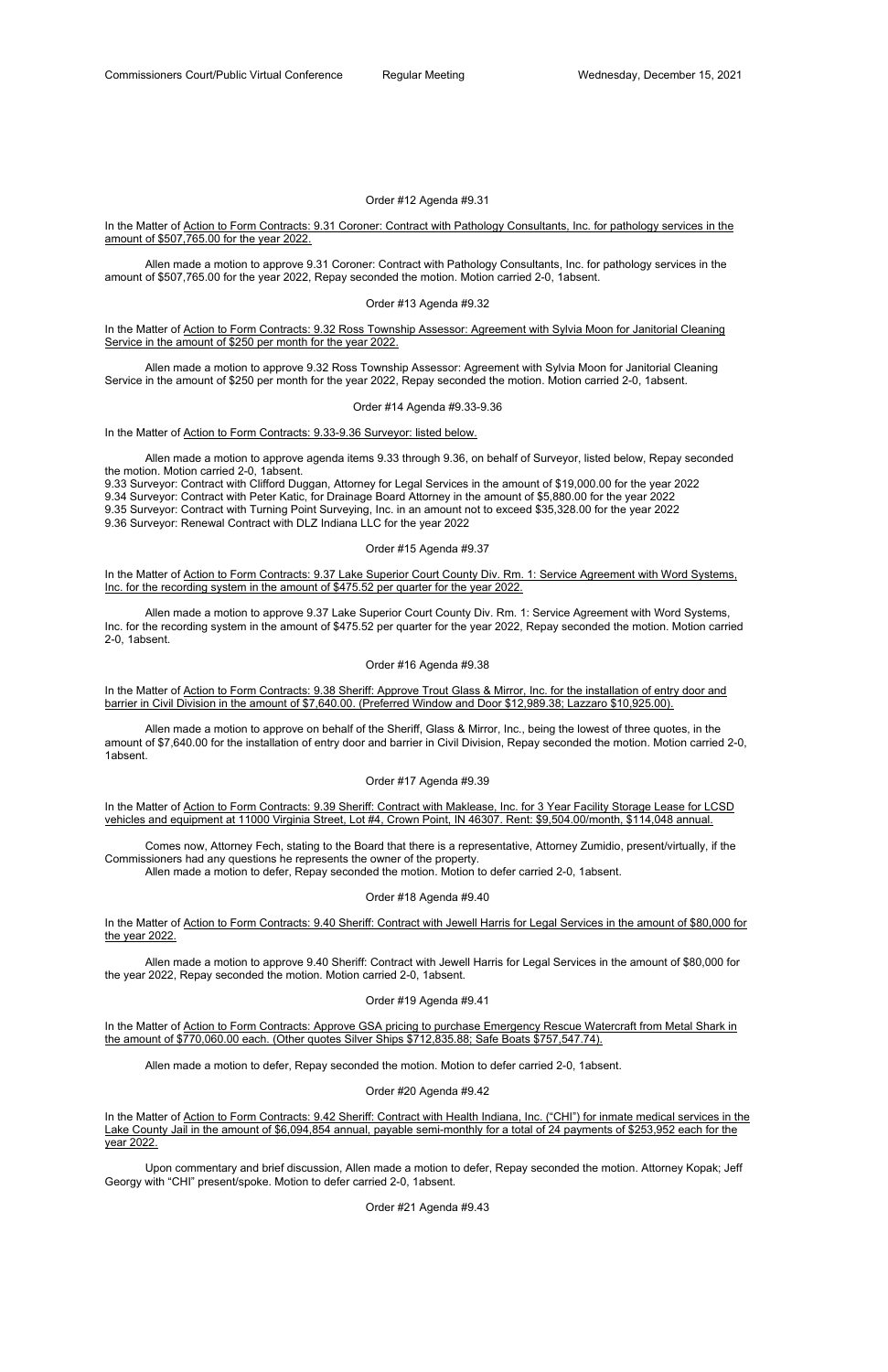## In the Matter of Action to Form Contracts: 9.43 Sheriff: Consulting Contract with Mark Purevich for Jail I.T. and Database in the amount of \$95,000.00 payable at the rate of \$7,916.66 per month for the year 2022.

In the Matter of Action to Form Contracts: 9.44 Sheriff: Approve Kiesler Police Supply for purchase of 125 Glock 9MM handguns in the amount of \$25,082.50. (Ray O'Herron \$26,682; Glock \$25,707.50).

 Allen made a motion to approve 9.43 Sheriff: Consulting Contract with Mark Purevich for Jail I.T. and Database in the amount of \$95,000.00 payable at the rate of \$7,916.66 per month for the year 2022, Repay seconded the motion. Motion carried 2-0, 1absent.

### Order #22 Agenda #9.44

 Allen made a motion to approve 9.44 Sheriff: Approve Kiesler Police Supply for purchase of 125 Glock 9MM handguns in the amount of \$25,082.50, Repay seconded the motion. Motion carried 2-0, 1absent.

#### Order #23 Agenda #9.45-9.73

In the Matter of Action to Form Contracts:  $9.45 - 9.73$  Public Defender: Legal Services Agreements: listed below.

 Allen made a motion to approve agenda items 9.45 thru 9.73 on behalf of Public Defender, legal services agreements listed below, Repay seconded the motion. Motion carried 2-0, 1absent. 9.45 Public Defender: Legal Services Agreement with Maryam Afshar-Stewart in the amount of \$45,000 for the year 2022 9.46 Public Defender: Legal Services Agreement with Andrew L. Bennett in the amount of \$40,000 for the year 2022 9.47 Public Defender: Legal Services Agreement with Alger V. Boswell in the amount of \$40,000 for the year 2022 9.48 Public Defender: Legal Services Agreement with Mark S.N. Chargualaf in the amount of \$40,000 for the year 2022 9.49 Public Defender: Legal Services Agreement with Brett R. Galvan in the amount of \$20,000 for the year 2022 9.50 Public Defender: Legal Services Agreement with Sandra Moreno Garcia in the amount of \$20,000 for the year 2022 9.51 Public Defender: Legal Services Agreement with Mark K. Gruenhagen in the amount of \$45,000 for the year 2022 9.52 Public Defender: Legal Services Agreement with Kyle Hoogeveen in the amount of \$45,000 for the year 2022 9.53 Public Defender: Legal Services Agreement with Visvaldis P. Kupsis in the amount of \$45,000 for the year 2022 9.54 Public Defender: Legal Services Agreement with Michael Lambert in the amount of \$45,000 for the year 2022 9.55 Public Defender: Legal Services Agreement with Richard L. Mayer in the amount of \$45,000 for the year 2022 9.56 Public Defender: Legal Services Agreement with Eric K. Morris in the amount of \$45,000 for the year 2022 9.57 Public Defender: Legal Services Agreement with Benjamin Murphy in the amount of \$45,000 for the year 2022 9.58 Public Defender: Legal Services Agreement with David Olson in the amount of \$45,000 for the year 2022 9.59 Public Defender: Legal Services Agreement with Thomas J. Olson in the amount of \$45,000 for the year 2022 9.60 Public Defender: Legal Services Agreement with Karyn Price in the amount of \$45,000 for the year 2022 9.61 Public Defender: Legal Services Agreement with Nathan Psimos in the amount of \$45,000 for the year 2022 9.62 Public Defender: Legal Services Agreement with Joseph M. Roberts in the amount of \$45,000 for the year 2022 9.63 Public Defender: Legal Services Agreement with Amishi Pravin Sanghvi in the amount of \$45,000 for the year 2022 9.64 Public Defender: Legal Services Agreement with James N. Thiros in the amount of \$45,000 for the year 2022 9.65 Public Defender: Legal Services Agreement with Jose A. Vega in the amount of \$45,000 for the year 2022 9.66 Public Defender: Legal Services Agreement with David M. Wendlinger in the amount of \$45,000 for the year 2022 9.67 Public Defender: Legal Services Agreement with Ihor Alexander Woloshansky in the amount of \$20,000 for the year 2022 9.68 Public Defender: Legal Services Agreement with Patrick W. Young in the amount of \$20,000 for the year 2022 9.69 Public Defender: Amended Contract with Visvaldis P. Kupsis for an additional \$5,000 for the year 2021 9.70 Public Defender: Amended Contract with Eric K. Morris for an additional \$10,000 for the year 2021 9.71 Public Defender: Service Contract with Fissinger & Associates Ltd. in the amount of \$45,000 for the year 2022 9.72 Public Defender: Legal Services Contract with Daryl D. Jones in the amount of \$20,000 for the year 2022 9.73 Public Defender: Court Reporter Services Contract with Nicole L. Gagna in the amount of \$45,000 for the year 2022

### Order #24 Agenda #9.74-9.75

In the Matter of Action to Form Contracts: 9.74 -9.75 Prosecutor: listed below.

 Allen made a motion to approve on behalf of Prosecutor Office agenda items 9.74 and 9.75, listed below, Repay seconded the motion. Motion carried 2-0, 1absent.

9.74 Prosecutor: Memorandum of Agreement between the Indiana Prosecuting Attorneys Council, the Lake County Prosecuting Attorney and the Lake County Board of Commissioners as the fiscal agent.

9.75 Prosecutor: Grant Agreement with the Indiana Family & Social Services Administration, Division of Aging in the amount of \$22,560.71.

Order #25 Agenda #9.76-9.78

In the Matter of Action to Form Contracts: 9.76 - 9.78 Highway: listed below.

 Allen made a motion to approve agenda items 9.76 thru 9.78, listed below, on behalf of Highway, Repay seconded the motion. Motion carried 2-0, 1absent.

9.76 Highway: Contract with DLZ for Bridge #47 not to exceed \$157,250.00

9.77 Highway: County Utility Agreement with Ziese & Sons Excavating for road cut permit to Install Sanitary Service Line for New residence located at 659 South Lakeview Dr., Lowell, IN.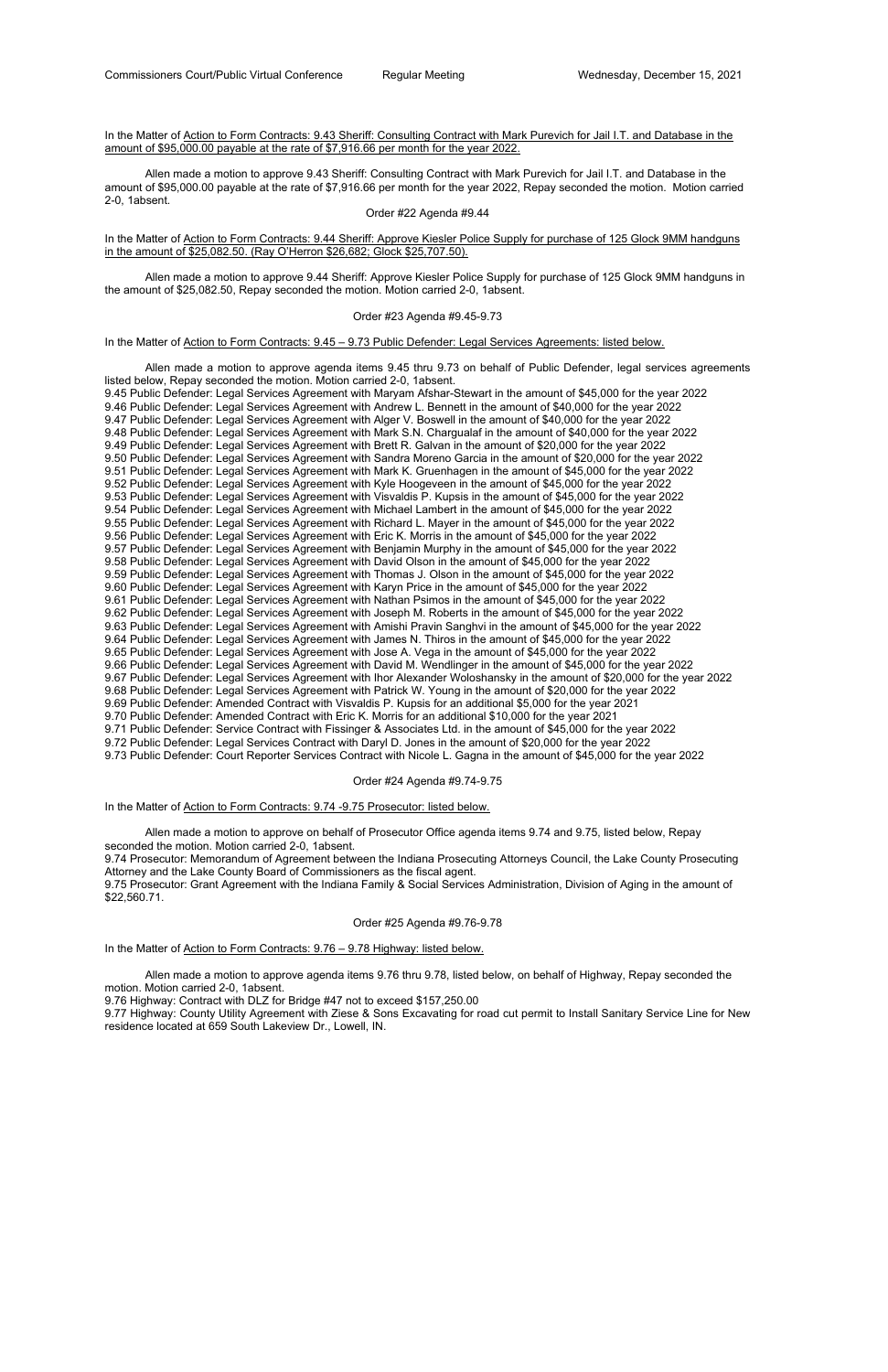|                                             | <b>ROAD CUT PERMIT</b>                                                                                                                                                                                                        |                          |  |
|---------------------------------------------|-------------------------------------------------------------------------------------------------------------------------------------------------------------------------------------------------------------------------------|--------------------------|--|
|                                             |                                                                                                                                                                                                                               |                          |  |
|                                             | PERMISSION TO WORK IN HIGHWAY ROAD RIGHT-OF-WAY                                                                                                                                                                               |                          |  |
|                                             | <b>DATE</b>                                                                                                                                                                                                                   | 11.9.21                  |  |
|                                             | $(708) 516 - 8532$<br>Mr. Charles Forsythe                                                                                                                                                                                    |                          |  |
| Applicant:                                  | 659 S. Lakeview Drive                                                                                                                                                                                                         |                          |  |
|                                             | Lake Dalecarlia - Lowell, IN                                                                                                                                                                                                  |                          |  |
|                                             |                                                                                                                                                                                                                               |                          |  |
|                                             |                                                                                                                                                                                                                               |                          |  |
|                                             | Upon filing a Bond or a Certificate of Insurance acceptable and approved by the Board of County Commissioners for the amount of \$1,000,000,000 furnished by Ziese and Sons Excavating Inc.                                   |                          |  |
|                                             | in behalf of the applicant. Permission is hereby granted to                                                                                                                                                                   |                          |  |
|                                             |                                                                                                                                                                                                                               |                          |  |
|                                             | Install sanitary sewer service line for new residence. Existing sewer main is located in the existing roadway.                                                                                                                |                          |  |
|                                             | Pavement will need to be removed for sewer installation. (See Attached Sketch)                                                                                                                                                |                          |  |
|                                             |                                                                                                                                                                                                                               |                          |  |
|                                             | in accordance with the plans submitted and specifications outlined below.                                                                                                                                                     |                          |  |
|                                             |                                                                                                                                                                                                                               |                          |  |
|                                             | CONSTRUCTED TO THE FOLLOWING SPECIFICATIONS:                                                                                                                                                                                  |                          |  |
|                                             | 1. Paved surface to be cut on a smooth edge. Cut is to be 12" wider than the proposed trench so as to<br>hold 6" shoulder on both sides of trench.                                                                            |                          |  |
|                                             | 2. After trench has been out and tile firmly bedded, the entire trench to be filled with Indiana # 73 or<br>equivalent.                                                                                                       |                          |  |
|                                             | 3. 10" of compacted aggregate to be placed 12" wider than paved surface on both sides. Aggregate to                                                                                                                           |                          |  |
|                                             | be in accordance with the most recent State Highway Specifications.<br>4. 6" of bituminous material laid and rolled so as to give a smooth continuous surface. Bituminous                                                     |                          |  |
|                                             | material to be in accordance with the most recent Indiana State Highway Specifications.<br>5. All safety precautionary measures to be used in accordance with standard practice during                                        |                          |  |
|                                             | construction period.                                                                                                                                                                                                          |                          |  |
|                                             | Applicant shall in no case have the road closed for more than an (8) hour period. Contractor is to notify the                                                                                                                 |                          |  |
|                                             |                                                                                                                                                                                                                               |                          |  |
|                                             | Approcedure abund in the case nave tree poses we can use the computer and a contract of the computer of the computer of the computer of the computer of the computer of the computer of the computer of the computer of the c |                          |  |
|                                             |                                                                                                                                                                                                                               |                          |  |
|                                             |                                                                                                                                                                                                                               |                          |  |
|                                             | $11 - 12 - 202$                                                                                                                                                                                                               |                          |  |
|                                             |                                                                                                                                                                                                                               |                          |  |
|                                             | Lake County Highway Department                                                                                                                                                                                                |                          |  |
|                                             |                                                                                                                                                                                                                               |                          |  |
|                                             | Approved by:                                                                                                                                                                                                                  |                          |  |
|                                             |                                                                                                                                                                                                                               | Michael Repay 12/15/2021 |  |
| County Highway Engineer.<br>Recommended by: |                                                                                                                                                                                                                               |                          |  |

Order #25 Agenda #9.76-9.78 cont'd

9.78 Highway: County Utility Agreement for Road Cut Permit with Ziese and Sons located at 804 S. Lakeview Dr., Lowell, IN. (new residence)

|                                             | PERMISSION TO WORK IN HIGHWAY ROAD RIGHT-OF-WAY                                                                                                                                                                                                                                                                                                                                                                                                                                                                                                                                                                                                                                                                                                                                                                                                                                                     |      |                                                     |
|---------------------------------------------|-----------------------------------------------------------------------------------------------------------------------------------------------------------------------------------------------------------------------------------------------------------------------------------------------------------------------------------------------------------------------------------------------------------------------------------------------------------------------------------------------------------------------------------------------------------------------------------------------------------------------------------------------------------------------------------------------------------------------------------------------------------------------------------------------------------------------------------------------------------------------------------------------------|------|-----------------------------------------------------|
|                                             |                                                                                                                                                                                                                                                                                                                                                                                                                                                                                                                                                                                                                                                                                                                                                                                                                                                                                                     | DATE | 11.11.21                                            |
| Applicant:                                  | Doppler Construction Inc. (General Contractor)                                                                                                                                                                                                                                                                                                                                                                                                                                                                                                                                                                                                                                                                                                                                                                                                                                                      |      |                                                     |
|                                             | James & Cheryl Huekels (Homeowner)                                                                                                                                                                                                                                                                                                                                                                                                                                                                                                                                                                                                                                                                                                                                                                                                                                                                  |      |                                                     |
|                                             | 804 S. Lakeview Drive                                                                                                                                                                                                                                                                                                                                                                                                                                                                                                                                                                                                                                                                                                                                                                                                                                                                               |      |                                                     |
|                                             | Lake Dalecarlia, IN                                                                                                                                                                                                                                                                                                                                                                                                                                                                                                                                                                                                                                                                                                                                                                                                                                                                                 |      |                                                     |
|                                             | Upon filing a Bond or a Certificate of Insurance acceptable and approved by the Board of County<br>Commissioners for the amount of \$1,000,000,00 furnished by Ziese and Sons Excavating Inc.<br>in behalf of the applicant. Permission is hereby granted to<br>Sewer Installation for new Residential Service. Tap into existing sewer main which is approx. 3' out into road                                                                                                                                                                                                                                                                                                                                                                                                                                                                                                                      |      |                                                     |
|                                             |                                                                                                                                                                                                                                                                                                                                                                                                                                                                                                                                                                                                                                                                                                                                                                                                                                                                                                     |      |                                                     |
|                                             |                                                                                                                                                                                                                                                                                                                                                                                                                                                                                                                                                                                                                                                                                                                                                                                                                                                                                                     |      |                                                     |
|                                             |                                                                                                                                                                                                                                                                                                                                                                                                                                                                                                                                                                                                                                                                                                                                                                                                                                                                                                     |      |                                                     |
|                                             |                                                                                                                                                                                                                                                                                                                                                                                                                                                                                                                                                                                                                                                                                                                                                                                                                                                                                                     |      |                                                     |
|                                             | in accordance with the plans submitted and specifications outlined below.                                                                                                                                                                                                                                                                                                                                                                                                                                                                                                                                                                                                                                                                                                                                                                                                                           |      |                                                     |
|                                             | CONSTRUCTED TO THE FOLLOWING SPECIFICATIONS:                                                                                                                                                                                                                                                                                                                                                                                                                                                                                                                                                                                                                                                                                                                                                                                                                                                        |      |                                                     |
|                                             | 1. Paved surface to be cut on a smooth edge. Cut is to be 12" wider than the proposed trench so as to<br>hold 6" shoulder on both sides of trench.<br>2. After trench has been cut and tile firmly bedded, the entire trench to be filled with Indiana #73 or<br>equivalent.<br>3. 10" of compacted aggregate to be placed 12" wider than paved surface on both sides. Aggregate to<br>be in accordance with the most recent State Highway Specifications.<br>4. 6" of bituminous material laid and rolled so as to give a smooth continuous surface. Bituminous<br>material to be in accordance with the most recent Indiana State Highway Specifications.<br>5. All safety precautionary measures to be used in accordance with standard practice during<br>construction period.<br>Applicant shall in no case have the road closed for more than an (8) hour period. Contractor is to notify the |      |                                                     |
|                                             | Lake County Highway Engineer or his appointed representative 24 hours in advance of the cutting of the road.<br>Also notification is to be given to all emergency services (police, fire, ambulances and schools etc.) 24 hours in advance. While project is going on, flagman, barricades and flashers to be maintained so as to keep the<br>traveling public safe and free from harm. The completion of the project must meet the approval of the Lake                                                                                                                                                                                                                                                                                                                                                                                                                                            |      |                                                     |
|                                             |                                                                                                                                                                                                                                                                                                                                                                                                                                                                                                                                                                                                                                                                                                                                                                                                                                                                                                     |      |                                                     |
|                                             |                                                                                                                                                                                                                                                                                                                                                                                                                                                                                                                                                                                                                                                                                                                                                                                                                                                                                                     |      |                                                     |
|                                             | $-11.12.2021$                                                                                                                                                                                                                                                                                                                                                                                                                                                                                                                                                                                                                                                                                                                                                                                                                                                                                       |      |                                                     |
|                                             |                                                                                                                                                                                                                                                                                                                                                                                                                                                                                                                                                                                                                                                                                                                                                                                                                                                                                                     |      |                                                     |
|                                             | <b>Lake County Highway Department</b>                                                                                                                                                                                                                                                                                                                                                                                                                                                                                                                                                                                                                                                                                                                                                                                                                                                               |      |                                                     |
|                                             |                                                                                                                                                                                                                                                                                                                                                                                                                                                                                                                                                                                                                                                                                                                                                                                                                                                                                                     |      |                                                     |
| County Highway Engineer.<br>Recommended by: | Approved by:                                                                                                                                                                                                                                                                                                                                                                                                                                                                                                                                                                                                                                                                                                                                                                                                                                                                                        |      |                                                     |
|                                             |                                                                                                                                                                                                                                                                                                                                                                                                                                                                                                                                                                                                                                                                                                                                                                                                                                                                                                     |      | Michael Repay 12/15/2021<br>https://www.michael.htm |

Order #26 Agenda #9.79

In the Matter of Action to Form Contracts: 9.79 Highway: Award for 2022 Bids are as follows: 1. Aggregate ACBF Picked Up (Air Cooled Blast Furnace Slag) Beemsterboer (Sole Bid) \$155,437.50, 2. Aggregate Limestone Pick-Up – U.S. Aggregate - \$517,775.00 and South Lake Stone - \$159,800.00, 3. Backfill B-Borrow (Pick Up) & (Delivered) Beemsterboer (Sole Bid) \$6,500.00, 4. Cold Patch – Milestone (Picked Up & Delivered) - \$188,750.00 (Reith Riley - \$190,250.00), 5. Gasoline – Crown Point & Lowell – Pinkerton - \$284,458.28, Price Preference (Petroleum Traders - \$286,399.60; Al Warren Oil-\$291,613.70; Co-Alliance Cooperative-\$300,689.00), 6. Geo-Melt or Approved Equal De-Icer Solution – Great Lakes Chloride (Sole Bid) - \$42,000.00, 7. Liquid Calcium Chloride – Great Lakes Chloride (Sole Bid) - \$7,550.00, 8. Ice Control Aggregate Blast Furnace Slag – Beemsterboer (Sole Bid) - \$216,750.00, 9. Plastic Culverts – Baughman Tile - \$107,406.50 (St. Regis Culvert, Inc.-Call for Current Pricing due to Market Changes), 10. New Tire, Tire Repair and Recapping – T&M Tire (Sole Bid) - \$55,267.50, 11. Seeding (Delivered and Applied) – Hubinger Landscaping (Sole Bid) – 25,350.00, 12. Top Soil – Hubinger Landscaping (Sole Bid) - \$80,000.00, 13. Vegetation Management – The Daltons (Sole Bid) - \$15,200.00, 14. Treated Timber Bridge Material – American Timber Bridge (Sole Bid) - \$30,672.90 – No bids for Aggregate Limestone Delivered, Painted Pavement Markings, and Traffic Signs and Accessories.

 Comes now, Duane Alverson, Highway Engineer, before the Board regarding recommendation of award for items 1-14 and request to seek the open market for Aggregate Limestone Delivered, Painted Pavement Markings, and Traffic Signs and Accessories having received no bids at the last meeting, stating, "we talked to our suppliers, due to the volatility of the market they would not hold their prices for a year, so we're on like a month to month basis, request permission to seek quotes when we need signs and also Painted Pavement Markings we would like to re-bid that, bring in bid specifications in January and have the bids returned in February".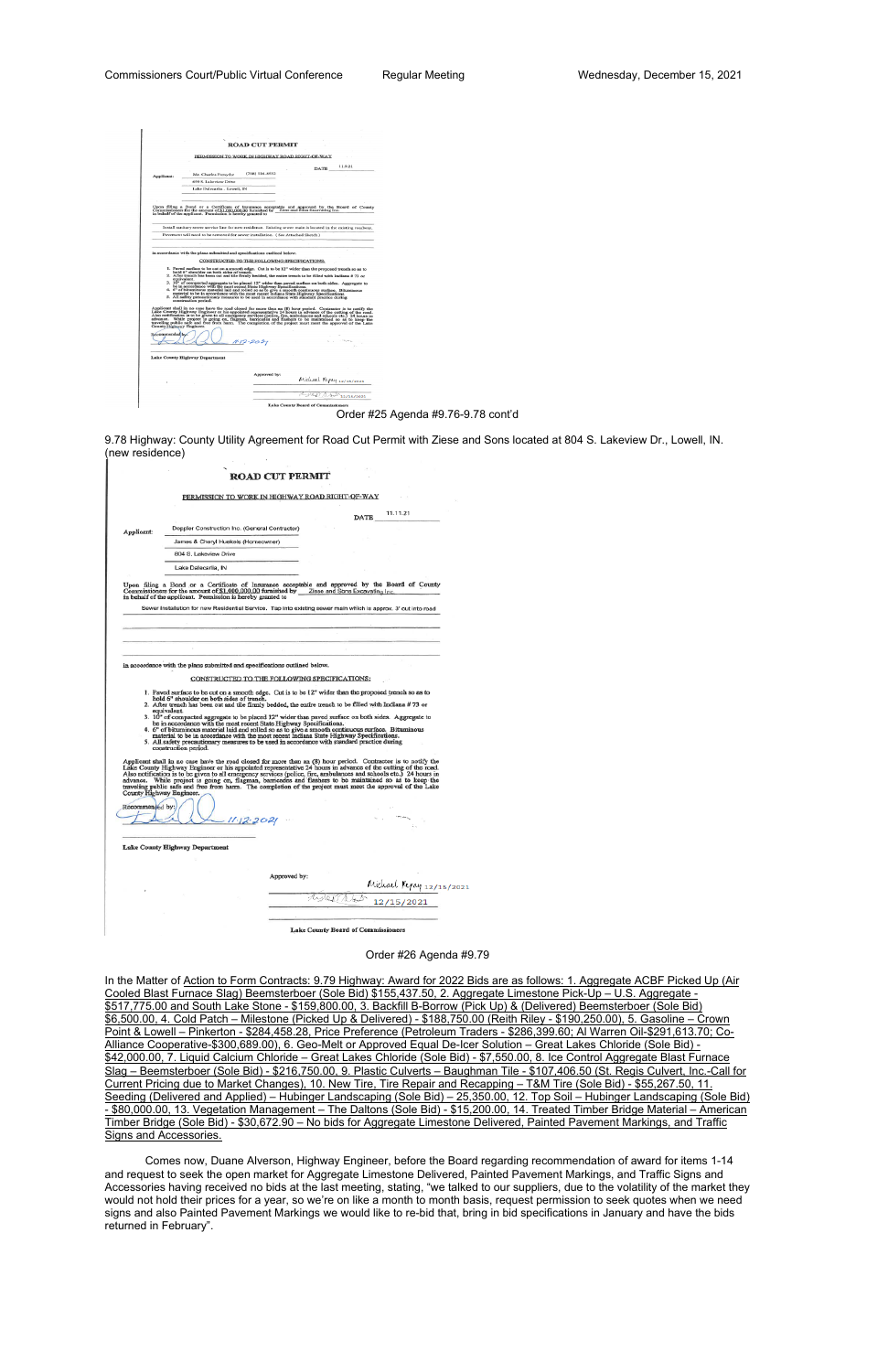Repay made a motion to accept the Highway Departments' recommendations for all those that are submitted and allow Highway Department to either go on the open market or solicit proposals for Aggregate Limestone Delivered, Painted Pavement Markings, and Traffic Signs and Accessories, Allen seconded the motion. Motion carried 2-0, 1absent. 9.79 Highway: Award for 2022 Bids are as follows:

1. Aggregate ACBF Picked Up (Air Cooled Blast Furnace Slag) Beemsterboer (Sole Bid) \$155,437.50,

2. Aggregate Limestone Pick-Up – U.S. Aggregate - \$517,775.00 and South Lake Stone - \$159,800.00,

3. Backfill B-Borrow (Pick Up) & (Delivered) Beemsterboer (Sole Bid) \$6,500.00,

4. Cold Patch – Milestone (Picked Up & Delivered) - \$188,750.00 (Reith Riley - \$190,250.00),

5. Gasoline – Crown Point & Lowell – Pinkerton - \$284,458.28, Price Preference (Petroleum Traders - \$286,399.60; Al Warren Oil-\$291,613.70; Co-Alliance Cooperative-\$300,689.00),

6. Geo-Melt or Approved Equal De-Icer Solution – Great Lakes Chloride (Sole Bid) - \$42,000.00,

9.80 Highway: Matching Grant Agreement with the Indiana Department of Transportation located at 2021-2 153<sup>rd</sup> Avenue Morse to Iowa Community Crossing

7. Liquid Calcium Chloride – Great Lakes Chloride (Sole Bid) - \$7,550.00,

8. Ice Control Aggregate Blast Furnace Slag – Beemsterboer (Sole Bid) - \$216,750.00,

9. Plastic Culverts – Baughman Tile - \$107,406.50 (St. Regis Culvert, Inc.-Call for Current Pricing due to Market Changes),

In the Matter of Action to Form Contracts: 9.83 Lake Superior Court County Div. Rm 3: Maintenance Contract with Word Systems, Inc. for courtroom recording systems for 2022.

10. New Tire, Tire Repair and Recapping – T&M Tire (Sole Bid) - \$55,267.50,

11. Seeding (Delivered and Applied) – Hubinger Landscaping (Sole Bid) – 25,350.00,

12. Top Soil – Hubinger Landscaping (Sole Bid) - \$80,000.00,

In the Matter of Action to Form Contracts: 9.84 Addition: Highway Dept.: County Utility Agreement with AT&T on 11<sup>th</sup> Avenue from US 41 east to Parrish Avenue.

Allen made a motion to approve Highway Dept.: County Utility Agreement with AT&T on 11<sup>th</sup> Avenue from US 41 east to Parrish Avenue, Repay seconded the motion. (Note: typo on agenda therefore read into the record as 11<sup>th</sup> Avenue should read 117<sup>th</sup> Avenue) Motion carried 2-0, 1absent.

13. Vegetation Management – The Daltons (Sole Bid) - \$15,200.00,

14. Treated Timber Bridge Material – American Timber Bridge (Sole Bid) - \$30,672.90

– No bids for Aggregate Limestone Delivered, Painted Pavement Markings, and Traffic Signs and Accessories.

#### Order #27 Agenda #9.80-9.82

In the Matter of Action to Form Contracts: 9.80-9.82 Highway Dept.: listed below.

 Allen made a motion to approve agenda items 9.80-9.82, on behalf of Highway, listed below, Repay seconded the motion. Motion carried 2-0, 1absent.

9.81 Highway Dept.: Contract with Beam, Longest, Neff for design and right of way for the replacement of LC Bridge #97, Colorado Street over Deep River in an amount not to exceed \$368,300

9.82 Highway Dept.: Counter Offer of 151<sup>st</sup> Avenue as US 41 and 157<sup>th</sup> Avenue at US 41 in the amounts of \$3,000 and \$5,200

#### Order #28 Agenda #9.83

 Allen made a motion to approve 9.83 Lake Superior Court County Div. Rm 3: Maintenance Contract with Word Systems, Inc. for courtroom recording systems for 2022, Repay seconded the motion. Motion carried 2-0, 1absent.

### Order #29 ADD Agenda #2.1 Agenda #9.84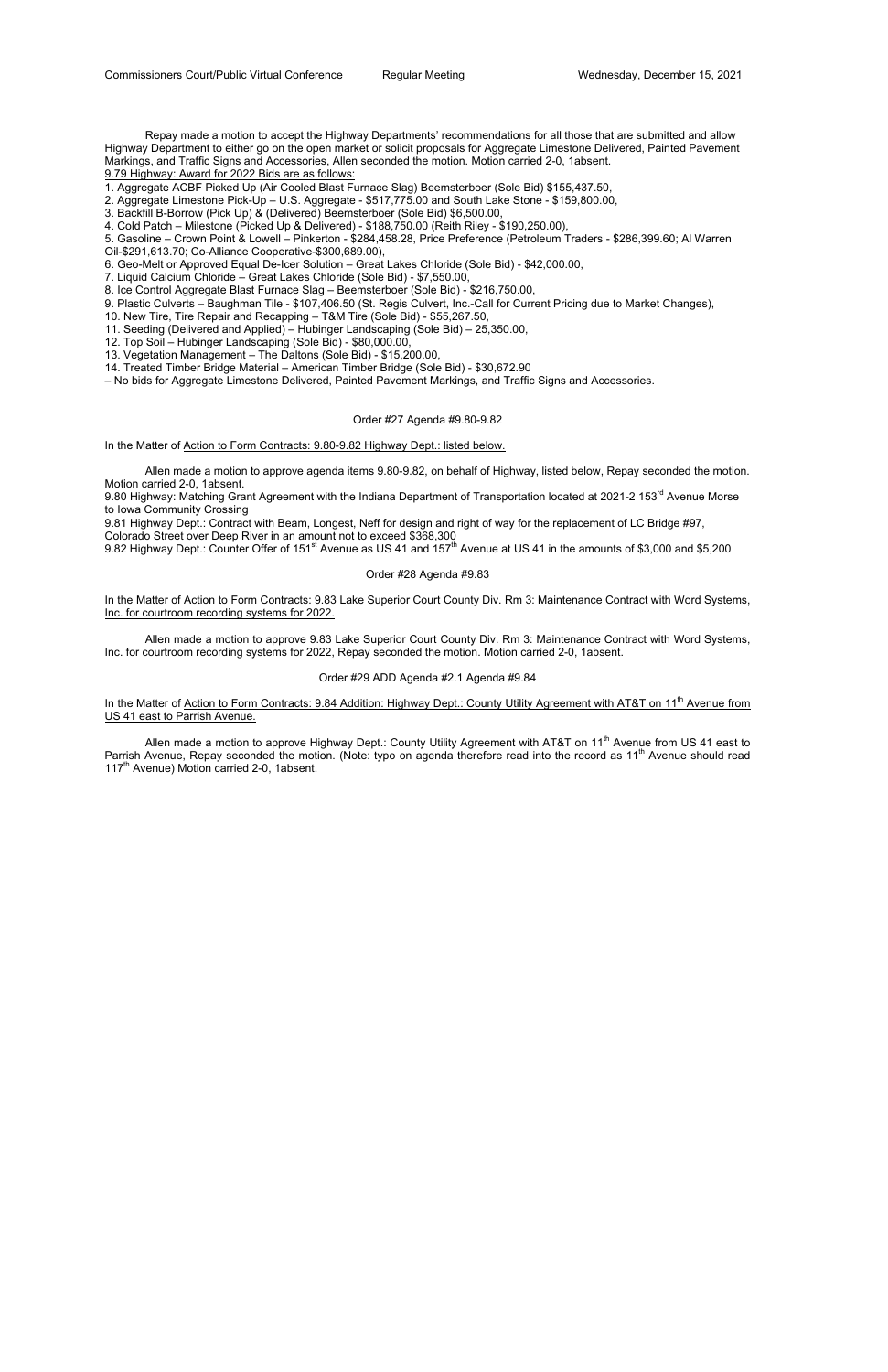#### **COUNTY UTILITY AGREEMENT**

The Board of Commissioners of Lake County;

1100 East Monitor Street Crown Point, IN 46307 (3 - Copies Included)

hereinafter referred to as the Board, and:

| <b>AT&amp;T-INDIANA</b> |        | Engineer: Dennis Protega               |
|-------------------------|--------|----------------------------------------|
| 302 S. East St          | Phone: | 219-775-3196                           |
| Crown Point, IN 46307   |        | Please return permit to NJ2914@ATT.COM |

hereinafter referred to as the Permittee, do hereby agree that utility facilities consisting of 4" DUCT AND HANDHOLE IN ROW FROM US 41 EAST ALONG SOUTH SIDE OF W 117<sup>TH</sup> AVE is hereby granted permission in accordance with the attached drawings or if no drawings are attached, the utility facility will be placed adjacent to the present utility facilities and within two feet of the right-of-way line as indicated on the plans for the proposed project. In consideration thereof the Permittee hereby agrees to abide by and conform to the following terms and conditions:

1. The above described utility facilities to be retained, installed, adjusted or relocated on, over, along or under the highway within the right-of-way limits will be located and accommodated in a manner that will not impair the planned highway, or its construction, or maintenance or interfere with its safe operation.

2. The Permittee hereby agrees to assume liability for making any necessary utility adjustments should future traffic conditions or road improvements necessitate when so requested by the Board and assume the cost thereof, except where Permittee has a compensable property right therein or where reimbursement of such costs is provided for by law.

The Permittee further agrees to comply with the rules and regulations of the Board in servicing, maintaining, replacing and removing the above described facilities, and to obtain a permit before performing any of these functions on such facilities located within the highway right-of-way.

3. The Permittee shall save harmless and indemnify the Board from any Claim for damages of any nature whatsoever arising out of Permittee's negligence in connection with any work done pursuant to this agreement.

4. During the progress of any construction undertaken within the limits of the said highway in pursuance hereof, the Permittee shall provide watchmen and flagmen as may be reasonably required by the Board for safety and convenience of the public and shall furnish all barricades, signs and lights reasonable necessary to protect the public. Traffic shall be maintained at all times unless otherwise indicated hereon by special endorsement of the Board's duly authorized representative.

5. All damage to drainage structures, roadbeds, pavements and other highway appurtenances arising from the installation, maintenance or repair of Permittee's utility facilities shall be repaired at expense of Permittee. No portion of the pavement of any highway shall be disturbed without prior permission of the Board. Upon completion of any work within limits of the highway all disturbed portions shall be replaced as nearly as practicable in as good a condition as they were when work was begun.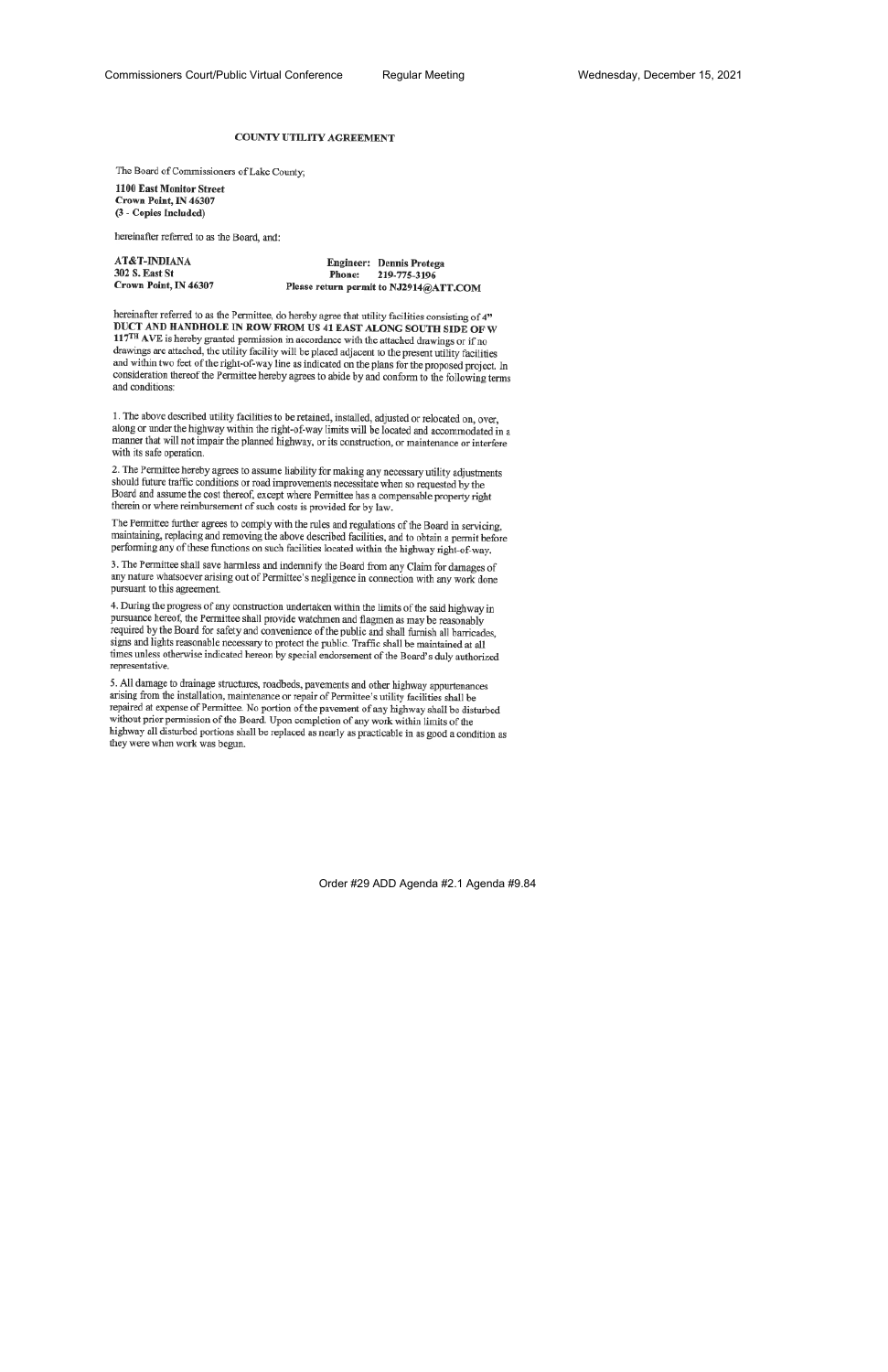6. It is understood and agreed by the Board and the utility that the utilities shall comply with the "State of Indiana, Indiana State Highway Commission Policies Covering the Use and Occupancy of Public Highway Rights-of-way by Utilities 1971".

7. The filing of a Bond or a certificate of Insurance acceptable and approved by the Lake County Board of Commissioners for the amount of \$1,000,000.00.

Dennis Protega

Applicant of Authorized Representative Dennis Protega - Design Engineer Date of Signature: November 29, 2021

Recommended for Approval by:

 $29.2021$ 

Lake County Highway Department

Memb

Membe

Member

BOARD OF COMMISSIONERS OF LAKE COUNTY, INDIANA

Michael Repay 12/16/2021

740 1 1 1 2/15/2021

ATTEST: Lake County Auditor

Order #30 Agenda #10.1-10.2

In the Matter of Action And/Or Reports On County Owned Property: 10.1 Assessor: Property Disposal; 10.2 L C Board of Elections & Registration: Disposal of old Dell Monitors.

 Allen made a motion to approve Property Disposal requests on behalf of L C Assessor and L C Board of Elections and Registration, Repay seconded the motion. Motion carried 2-0, 1absent.

Order #31 Agenda #11.1

In the Matter of Action on Commissioners' Items: 11.1 Mask Mandate Order.

 Repay made a motion to extend the current Mask Order until January 21, 2022, Allen seconded the motion. Motion carried 2-0, 1absent.

## LAKE COUNTY BOARD OF COMMISSIONERS' **MASK MANDATE ORDER**

Based upon the ongoing recommendations of the Center of Disease Control ("CDC") and pursuant to I.C. 367-2-3.5-4 which charges the Lake County Board of Commissioners with the obligation supervising the care and custody of all county property, the Lake County Board of Commissioners, by a vote of the majority hereby ORDERS that masks will continue to be required for entry into any County owned building.

This ORDER shall be reviewed again on January 15, 2022 by the Lake County Board of Commissioners and shall be updated accordingly.

APPROVED THIS 15th day of DECEMBER, 2021 by the LAKE COUNTY **BOARD OF COMMISSIONERS.** 

Michael C. Repay President

Kyle W. Allen, Sr., Vice President

Jerry Tippy, Member

Order #32 Agenda #11.2 - 11.3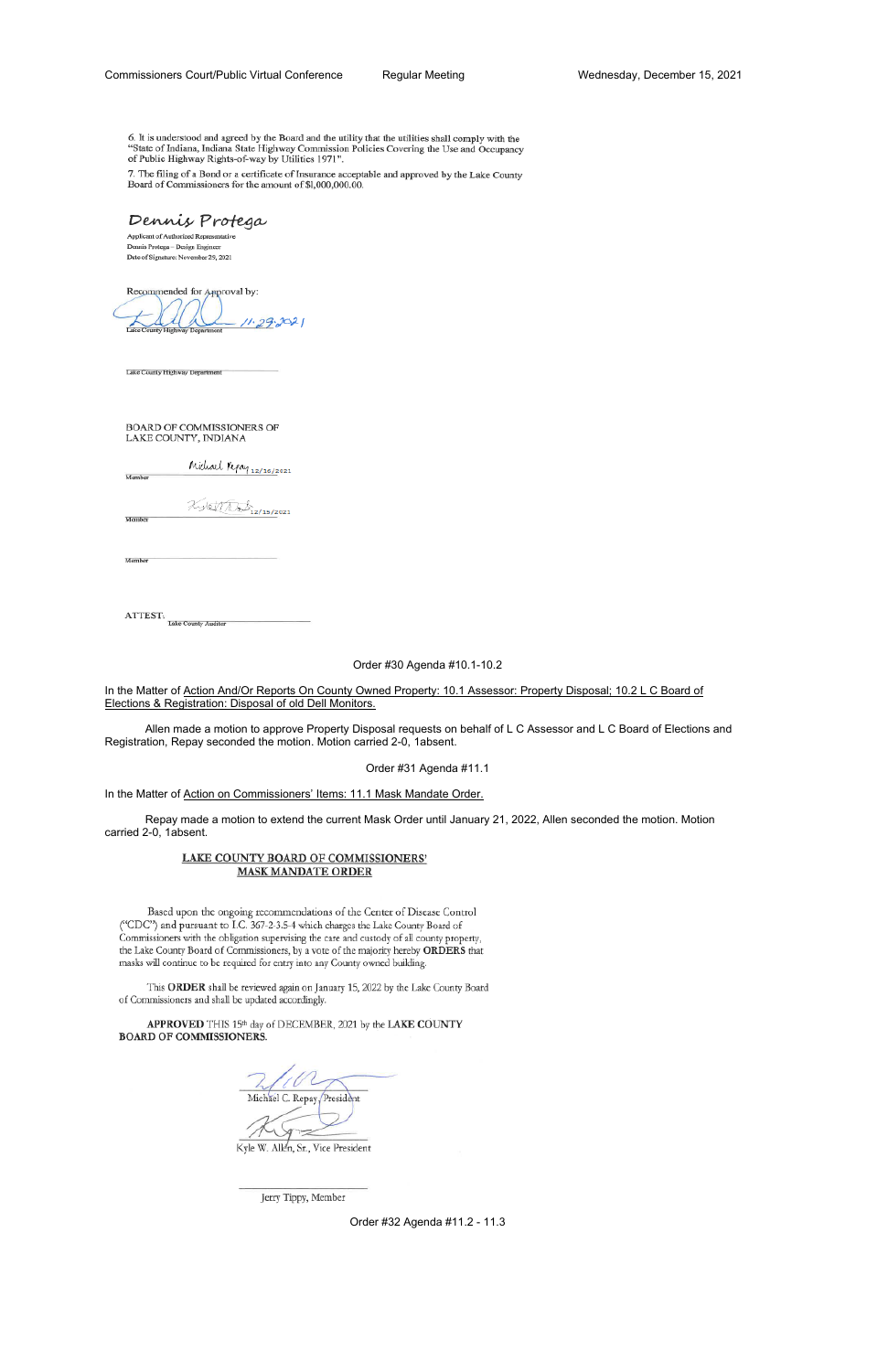In the Matter of Action On Commissioners' Items: 11.2 Highway: Inclusion of Bridge Inventory Town of Saint John Waterleaf Drive over Bull Run Ditch for Future Inspection and Maintenance; 11.3 Commissioners: Approve the Purchase of a 72" Zero Turn Lawn Mower from Castongia Tractor, lowest quote, in the amount of \$10,900. (Shorewood Home and Auto \$12,343.32; Ruim Equipment Company \$12,471.00)

 Allen made a motion to approve agenda items 11.2 and 11.3, listed below, Repay seconded the motion. Motion carried 2- 0, 1absent.

Action On Commissioners' Items

In the Matter of Action On Commissioners' Items: 11.4 Highway: Ordinance Petition 15 Ton Weight Limit on 129<sup>th</sup> Avenue from State Road 55 East to the Crown Point City; 11.5 Resolution approving Purchase of Merrillville Fire Protection Territory's 2000, F750 Super Duty Truck.

11.2 Highway: Inclusion of Bridge Inventory Town of Saint John Waterleaf Drive over Bull Run Ditch for Future Inspection and Maintenance

11.4 Highway: Ordinance Petition 15 Ton Weight Limit on 129<sup>th</sup> Avenue from State Road 55 East to the Crown Point City; 11.5 Resolution approving Purchase of Merrillville Fire Protection Territory's 2000, F750 Super Duty Truck. (Resolution 21-73 Council Resolution)

11.3 Commissioners: Approve the Purchase of a 72" Zero Turn Lawn Mower from Castongia Tractor, lowest quote, in the amount of \$10,900 each, per Commissioner Repay purchasing two (2).

In the Matter of Public Opening of Vendor Responses To Requests For Bids and Quotes: 4.1 Handicapped Ramp/Women's Toilet.

## Order #33 Agenda #11.4-11.5

 Allen made a motion to approve agenda items 11.4 and 11.5, listed below, Repay seconded the motion. Motion carried 2- 0, 1absent.

In the Matter of Public Opening of Vendor Responses To Requests For Bids and Quotes: 4.2 Gasoline used by Sheriff's Dept. and Other County Agencies for 2022.

Action On Commissioners' Items

Al Warren Oil \$815,782.50 \$797,040.00

### Order #34 Agenda #4.1

In the Matter of Public Opening of Vendor Responses To Requests For Bids and Quotes: 4.3 Medical Supplies for the LC Jail for the year 2022; 4.4 Food Service Management Company.

 This being the day, time and place for the receiving of proposals for Handicapped Ramp/Women's Toilet for Lake County Fairgrounds, sent to Larsen Danielson, Gariup Construction, Pangere Construction, Precision Builders and Hasse Construction, the following proposals were received:

|                               | Accessible Ramp | Women's Restroom Remodel |
|-------------------------------|-----------------|--------------------------|
| Gariup Construction Co., Inc. | \$31.050.00     | \$49.950.00              |
| Precision Builders. Inc.      | \$40,000.00     | \$40,000.00              |
| Pangere Corporation           | \$35,000.00     | \$33.458.00              |

In the Matter of Public Opening of Vendor Responses To Requests For Bids and Quotes: 4.5 Health & Grooming Supplies; 4.6 Janitorial Supplies; 4.7 Kitchen Supplies ; 4.8 Laundry Supplies.

 This being the day, time and place for the receiving of proposals for Health & Grooming Supplies, Janitorial Supplies, Laundry Supplies and Kitchen Supplies, for Lake County Commissioners, the following proposals were received: Health & Grooming Supplies Able Paper & Janitorial \$21,386.20 Janitorial Supplies **Able Paper & Janitorial \$62,081.68** 

 Comes now before the Board of Commissioners, Representative of DLZ, Mr. John Kirk, present/spoke, requested acceptance of low bidder.

 Allen made a motion to approve the low bidder for the Handicapped Ramp and Women's Toilet at Lake County Fairgrounds to Pangere Corporation, Repay seconded the motion. Motion carried 2-0, 1absent.

## Order #35 Agenda #4.2

 This being the day, time and place for the receiving of bids for Gasoline used by Sheriff's Dept. and Other County Agencies for 2022, for Lake County Sheriff, the following bids were received:

 Comes now, Chief Balbo of the Sheriff's Department, present/spoke, requesting approval of the low bid. Allen made a motion to approve Co-Alliance for Gasoline used by Sheriff's Dept. and Other County Agencies for 2022, Repay seconded the motion. Motion carried 2-0, 1absent.

### Order #36 Agenda #4.3-4.4

 This being the day, time and place for the receiving of bids for Medical Supplies for the LC Jail for the year 2022 for Lake County Jail and Food Service Management Company for L C Juvenile, the following bids were received:

No Bids

 Allen made a motion to approve the Sheriff's Department permission to seek the open market for 4.3 Medical Supplies for the LC Jail for the year 2022, Repay seconded the motion. Motion carried 2-0, 1absent.

Comes now, Attorney Fech, recommended the Board for 4.4 to extend the current contract month to month.

 Allen made a motion to allow Summit Foods to provide the Food Service Management on a month to month basis for 2022, Repay seconded the motion. Motion carried 2-0, 1absent.

## Order #37 Agenda #4.5-4.6 & 4.7-4.8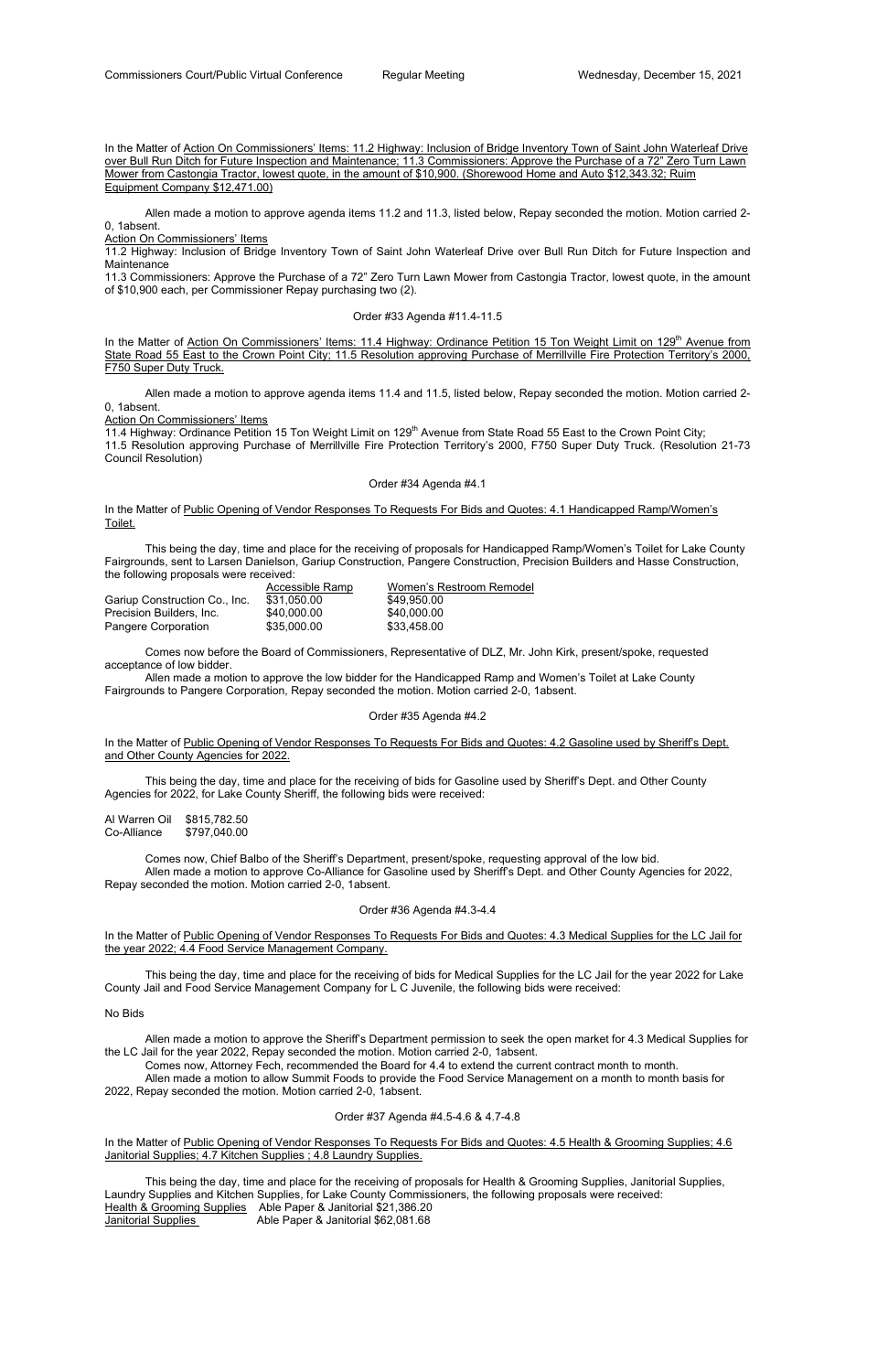## Laundry Supplies Able Paper & Janitorial \$63,585.00 Gurtler Industries \$55,728.75 Order #37 Agenda #4.5-4.6 & 4.8 cont'd

Kitchen Supplies No Bids

 Comes now, Brenda Koselke, Commissioners Purchasing Agent, present/spoke, with regard to 4.5 and 4.6 requested acceptance Able Paper & Janitorial and with regard to 4.8 requested the low bidder, Gurtler Industries and with regard to 4.7 request to go on the open market.

Pulse Technology \$134,302.54 Able Paper & Janitorial \$116,479.00

 Allen made a motion to approve Able Paper & Janitorial for 4.5 and 4.6 and ordered same to approve the seeking of the open market for Kitchen Supplies agenda item 4.7 and award to Gurtler Industries for agenda item 4.8, Repay seconded the motion. Motion carried 2-0, 1absent.

#### Order #37 Agenda #4.9

In the Matter of Public Opening of Vendor Responses To Requests For Bids and Quotes: 4.9 Paper Products.

 This being the day, time and place for the receiving of proposals for Paper Products for Lake County Commissioners, the following proposals were received:

 Comes now, Brenda Koselke, Commissioners Purchasing Agent, present/spoke, recommended the low bidder. Allen made a motion with regard to agenda item 4.9, to award Able Paper & Janitorial as the low bidder, Repay seconded the motion. Motion carried 2-0, 1absent.

## Order #37 Agenda #4.10 - 4.13

In the Matter of Public Opening of Vendor Responses To Requests For Bids and Quotes: 4.10 Correctional Officers Uniforms 4.11 Police Officers Uniforms; 4.12 Oil & Lube; 4.13 Garage and Motors.

 This being the day, time and place for the receiving of proposals for Correctional Officers Uniforms, Police Officers Uniforms, Oil & Lube, Garage and Motors for Lake County Sheriff, the following proposals were received:

| Category                              | Company                | Total        |
|---------------------------------------|------------------------|--------------|
| 4.10 Correctional Officers Uniforms - | <b>Star Uniform</b>    | \$609.25     |
| 4.11 Police Officers Uniforms -       | <b>Star Uniform</b>    | \$4,704.75   |
| 4.12 Oil & Lube $-$                   | Al Warren Oil          | \$190,011.25 |
| 4.13 Garage and Motors -              | <b>NWI Auto Supply</b> | \$233,632.50 |

 Allen made a motion to award all those agenda items 4.10, 4.11, 4.12, and 4.13 to the low bidder on behalf of the Sheriff's Department, Repay seconded the motion. Motion carried 2-0, 1absent.

#### Order #38 Agenda #12.1-12.14

In the Matter of Council Items – 12.1-12.6 Resolution; 12.7-12.14 Ordinance: listed below.

 Allen made a motion to approve agenda items 12.1 thru 12.14 for Council agenda items, Resolutions and Ordinances listed below, Repay seconded the motion. Motion carried 2-0,1absent.

Council Items – 12.1-12.6 Resolution; 12.7-12.14 Ordinances

12.1 Resolution 21-62 of the Lake County Council to Express its Intention to Allocate the Supplemental Local Income Tax Distribution Over Three Years

12.2 Resolutions 21-63 Proclaiming November as Indiana Working Women's Month & Recognizing Rebeca Michko

12.3 Resolution 21-64 Proclaiming November as Indiana Working Women's Month & Recognizing Judy McBroom and Wendy Kuhn

12.4 Resolution 21-65 Recognizing the 50<sup>th</sup> Anniversary of Merrillville's Incorporation as a Town

12.5 Resolution 21-66 Acknowledging December 1, 2021 as World Aids Day

12.6 Resolution 21-67 to Approve Transfer of \$2,368.38 from the Prosecutor's Non-Reverting Property Seizure Fund, Fund No. 145 to the Prosecutors Title IV-D Incentive Fund, Fund 428

12.7 Ordinance 1456A Concerning Holiday Schedule for the Calendar Year 2022

12.8 Ordinance 1456B Establishing the Lake County Sheriff's Project Safe Neighborhoods – Lake County, Indiana Grant Fund, a Non-Reverting Fund

12.9 Ordinance 1465C Establishing the Lake County Sheriff's Homeland Security Non-Priority Project Grant Fund, a Non-Reverting Fund

12.11 Ordinance 1465E Establishing the Lake County Sheriff's Project Lifesaver Program Grant Fund, a Non-Reverting Fund 12.12 Ordinance 1459B-5 Amending Ordinance 1459B, The Ordinance Declaring Funds Not Created by Ordinance as Dormant and Inactive

12.13 Ordinance 1459C-6 Amending Ordinance No. 1459C, the Ordinance Declaring Funds Dormant and Rescinding the Ordinance Establishing the Fund

12.14 Ordinance 1465A-1 Amending Ordinance 1465A, establishing holiday schedule for 2022

## Order #39 Agenda #13

In the Matter of State Board of Accounts Items: 13.1 – 13.15: listed below.

 Allen made a motion to approve State Board of Accounts Items for Accounts Payable Vouchers, Registers for County Payroll approve all in agenda items 13.1 thru 13.15, listed below, Repay seconded the motion. Motion carried 2-0, 1absent. State Board of Accounts Items

13.1 Auditor: Accounts Payable Voucher Register for County Payroll – Pay Date 11-22-2021

13.2 Auditor: Amended Accounts Payable Voucher Register for County Payroll – Pay Date 4-12-2021 (Amended to Correct Grand Total)

13.3 Auditor: Amended Accounts Payable Voucher Register for County Payroll – Pay Date 5-24-2021 (Amended to Include Voucher Numbers)

13.4 Auditor: Amended Accounts Payable Voucher Register for County Payroll – Pay Date 6-21-2021 (Amended to Include Voucher Numbers)

13.5 Auditor: Amended Accounts Payable Voucher Register for County Payroll – Pay Date 7-2-2021 (Amended to Include Voucher Numbers)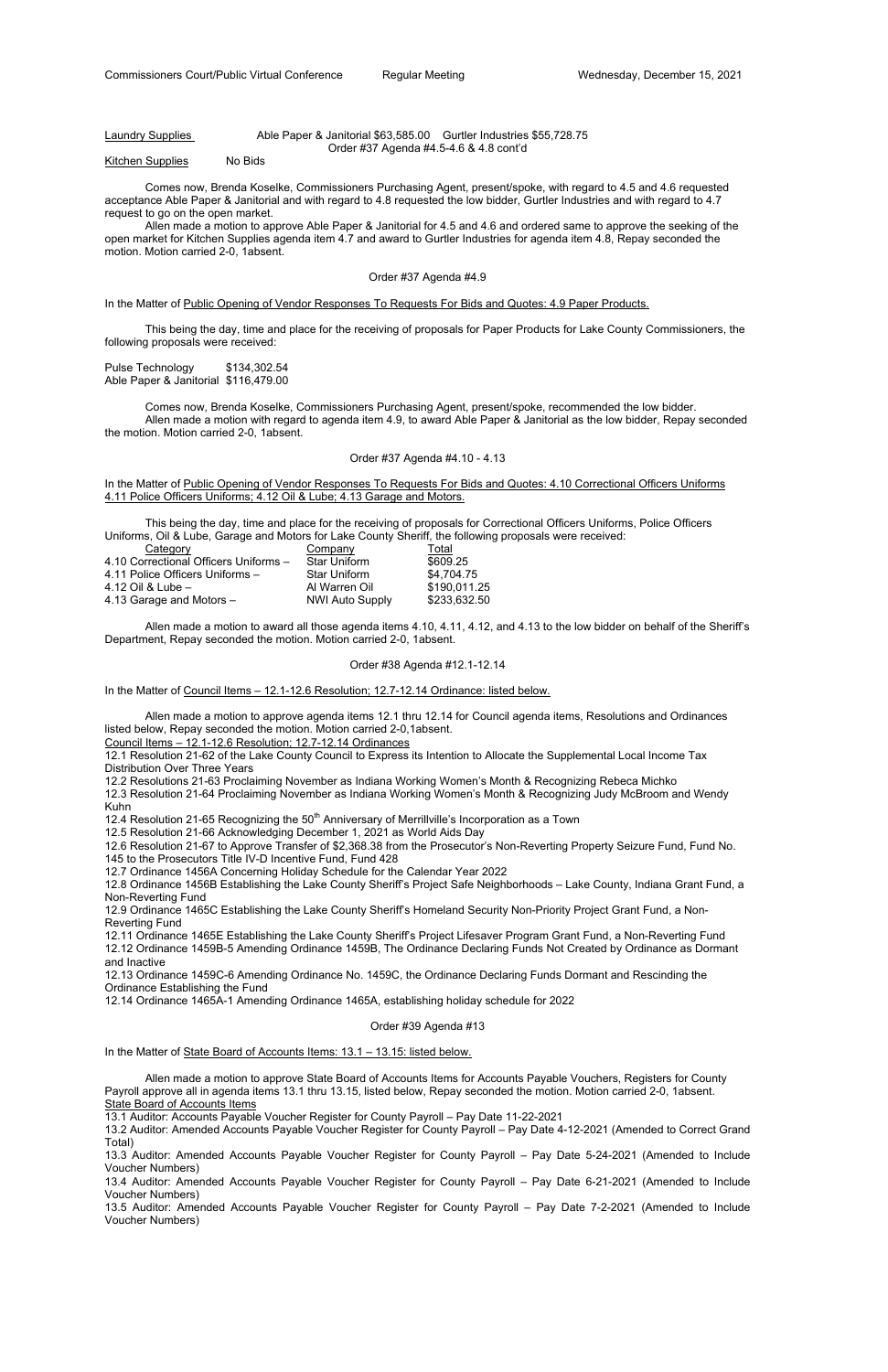13.6 Auditor: Amended Accounts Payable Voucher Register for County Payroll – Pay Date 7-19-2021 (Amended to Include Voucher Numbers)

Order #39 Agenda #13 cont'd

13.7 Auditor: Amended Accounts Payable Voucher Register for County Payroll – Pay Date 8-2-2021 (Amended to Include Voucher Numbers)

13.8 Auditor: Amended Accounts Payable Voucher Register for County Payroll – Pay Date 8-30-2021 (Amended to Include Voucher Numbers)

13.9 Auditor: Amended Accounts Payable Voucher Register for County Payroll – Pay Date 9-27-2021 (Amended to Include Voucher Numbers)

13.10 Auditor: Amended Accounts Payable Voucher Register for County Payroll – Pay Date 10-8-2021 (Amended to Include Voucher Numbers)

13.11 Auditor: Amended Accounts Payable Voucher Register for County Payroll – Pay Date 10-25-2021 (Amended to Include Voucher Numbers)

13.12 Auditor: LC265 11/18/21 TO 12/15/21; Hand Cuts 11/18/21 To 12/15/21; LC130 11/18/21 To 12/15/21

13.13 Economic Development: Accounts Payable Voucher Register.

13.14 Accounts Payable Voucher Register

13.15 Auditor: Accounts Payable Voucher Register for County Payroll – Pay Date 12-6-2021

Order #40 Agenda #14

In the Matter of Action on Bonds/Insurance: 14.1 – 14.11: listed below.

 Allen made a motion for approval of Actions on Bonds/Insurance for agenda items 14.1 thru 14.11, listed below, Repay seconded the motion. Motion carried 2-0, 1absent.

Action on Bonds/Insurance

14.1 Recorder's Official Bond

14.2 Sheriff's Official Bond

14.3 Commissioner Tippy Public Official Bond

14.4 Commissioner Allen, Sr. Public Official Bond

14.5 Commissioner Repay Public Official Bond

14.6 Clerk's Public Official Bond

14.7 Prosecutor's Public Official Bond

14.8 Assessor Spearman's Public Official Bond

14.9 Surveyor Emerson's Public Official Bond

14.10 Coroner Pastrick Public Official Bond

14.11 Highway: NIPSCO Bond #107415881 for road cuts

### Order #41 Agenda #16.1

In the Matter of Staff Reports: 16.1 Lake County Weights and Measures Report for the period of October 16, 2021 to November 15, 2021 to be made a matter of public record.

 Allen made a motion to approve the Report for Weights and Measures for October 16, 2021 thru November 15, 2021 to be made a matter of public record, Repay seconded the motion. Motion carried 2-0, 1absent.

### Order #42 Agenda #17.1

In the Matter of Other: 17.1 Treasurer Monthly Report

 Allen made a motion to approve the Treasurer's Monthly Repay, month ending October 2021, Repay seconded the motion. Motion carried 2-0, 1absent.

#### Order #43 Agenda #18

In the Matter of Comments: Members of the Public; Elected Officials; Commissioners.

 Comes now, public comment from Mary Ann Best, present today to provide the Board with a group of letters from different people and different organizations from the Miller/Gary neighborhood regarding support of the emergency rescue watercraft, stating, "we feel it is very important we get a boat that can accommodate the rescues and the searches and provide us with a safer Lakefront, right now we're always relying on outside communities to come to our aide, so it would be wonderful to have something that we can take care of our own". End comment.

 Comes now, Chief Balbo of the Sheriff's Department, with public comment, providing a letter from "friends of Marquette Park" which also support the acquisition of a watercraft, stating, "as a result of what's happened at the meeting today, the Sheriff's Department contended to pursue acquiring a emergency watercraft because it's an acute and definite need and as a result of that it's going to run at least 50-80thousand dollars more in 2022 but we're going to need to pursue it, in addition, relative to the item that was deferred regard to our storage space, I'd just remind the Commissioners that in May I sent a letter from the Sheriff, signed by the Sheriff, requesting space on County property that could be set aside so we could build a permanent structure multipurpose building, be able to store our equipment, our necessary need for our operations, you responded to that letter you asked for specifics about what we would put in the building responded, a five page letter back to you telling what we're going to do in there and understanding that that process takes some time, we sent that to the Council as well, we understand that getting the land set aside, building a building, that would probably be a multi-year process, and as a result of that, and taking a prudent approach, we found additional money in our current budget, this year's budget, to pay for storage, right now, that's needed right now, until we get to a place where can have a permanent building and again, so this isn't something that we just threw out here in the last couple months, this is something that we've communicated to the Commissioners about, the Council about and it's been a plan and although deferred, this is something we plan to re-visit, we really need your support on this and again, it's relative to operations and our ability to deploy in a timely manner and be able to protect with the equipment that we have purchased, that's the whole purpose of the multi-purpose building, so again we'd ask your consideration again and our next meeting to go ahead with both of those projects, thank you", end comment.

 Comes now, Commissioners comments, Commissioner Allen, "want to thank the Staff and Public and Wish everyone a safe and happy and prosperous Holiday Season, thank the Staff for everything that you do for us"

 Comes now, Commissioners comments, Commissioner Repay, "Happy Holidays and make sure all your decorations are attached" (Laughter)